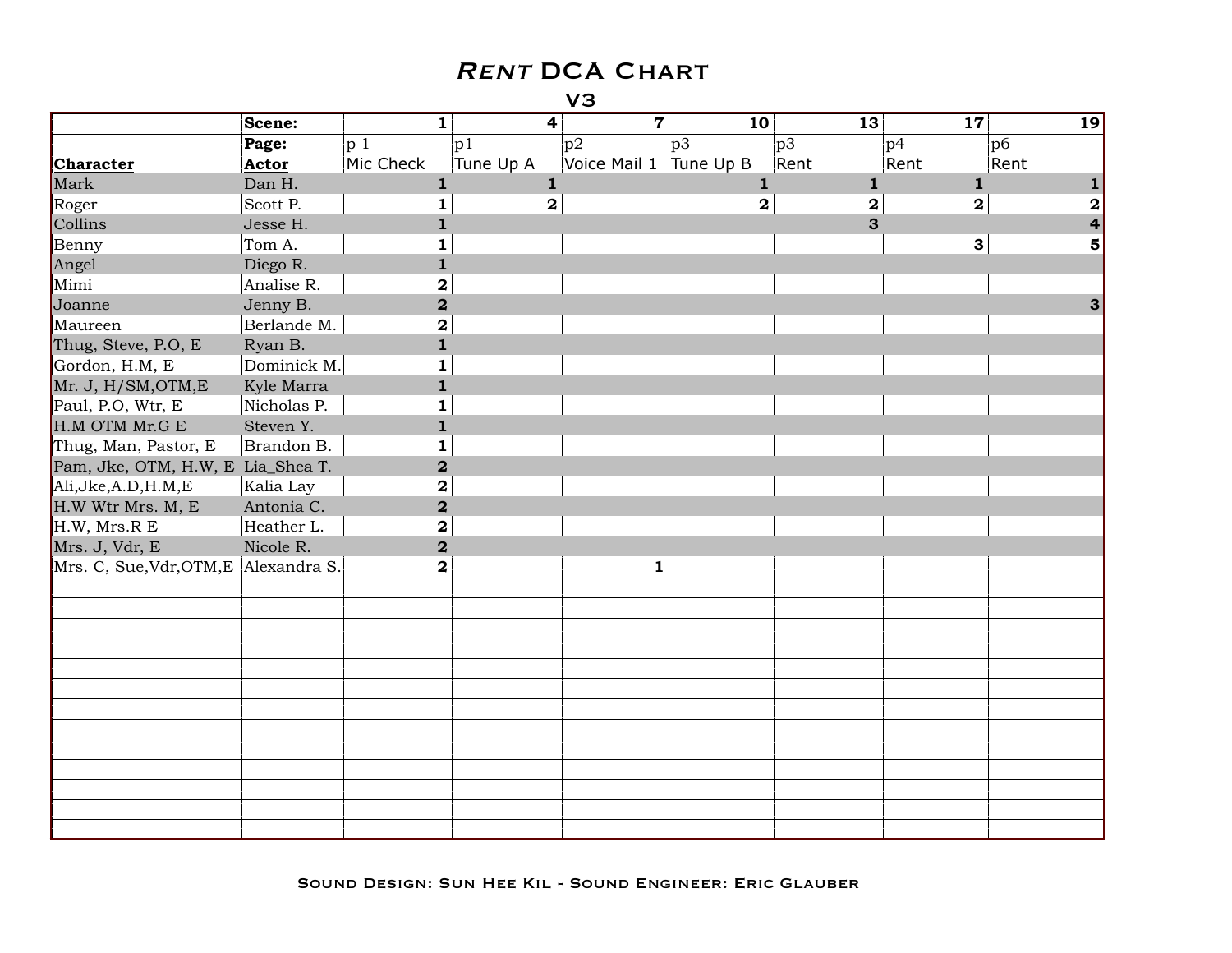|                                       | Scene:      | 25                      | 28                      | 30             | 34               | 37                      | 40                      | 43          |
|---------------------------------------|-------------|-------------------------|-------------------------|----------------|------------------|-------------------------|-------------------------|-------------|
|                                       | Page:       | p10                     | p10                     | p11            | p11              | p11                     | p13                     | p13         |
| Character                             | Actor       | Rent                    | Rent                    | Rent           | <b>XmasBells</b> | You Okay?               | Tune Up                 | Glory       |
| Mark                                  | Dan H.      | $\mathbf{1}$            | $\mathbf{3}$            | $\mathbf{1}$   |                  |                         | $\mathbf{1}$            |             |
| Roger                                 | Scott P.    | 3                       | $\overline{\mathbf{2}}$ | $\mathbf 2$    |                  |                         | $\overline{\mathbf{2}}$ | $\mathbf 2$ |
| Collins                               | Jesse H.    | $\overline{\mathbf{4}}$ | $\overline{\mathbf{r}}$ | 3              |                  | $\overline{\mathbf{2}}$ |                         |             |
| Benny                                 | Tom A.      |                         | $\mathbf{1}$            | 3              |                  |                         |                         |             |
| Angel                                 | Diego R.    |                         |                         |                |                  | $\mathbf 1$             |                         |             |
| Mimi                                  | Analise R.  |                         |                         |                |                  |                         |                         |             |
| Joanne                                | Jenny B.    |                         | 4                       |                |                  |                         |                         |             |
| Maureen                               | Berlande M. |                         |                         |                |                  |                         |                         |             |
| Thug, Steve, P.O, E                   | Ryan B.     | $\overline{2}$          | 4                       | 3              |                  |                         |                         |             |
| Gordon, H.M, E                        | Dominick M. | 4                       | 4                       | 4              |                  |                         |                         |             |
| Mr. J, H/SM, OTM, E                   | Kyle Marra  | $\overline{\mathbf{2}}$ | 4                       | 4              |                  |                         |                         |             |
| Paul, P.O, Wtr, E                     | Nicholas P. | 4                       | 4                       | 3              |                  |                         |                         |             |
| H.M OTM Mr.G E                        | Steven Y.   | $\mathbf{2}$            | $\overline{\mathbf{4}}$ | 3              | $\mathbf{1}$     |                         |                         |             |
| Thug, Man, Pastor, E                  | Brandon B.  | 4                       | 4                       | 4              |                  |                         |                         |             |
| Pam, Jke, OTM, H.W, E Lia_Shea T.     |             | $\overline{4}$          | $\overline{4}$          | $\overline{4}$ |                  |                         |                         |             |
| Ali, Jke, A.D, H.M, E                 | Kalia Lay   | $\mathbf 2$             | 4                       | 4              |                  |                         |                         |             |
| H.W Wtr Mrs. M, E                     | Antonia C.  | $\overline{4}$          | $\overline{\mathbf{4}}$ | 3              |                  |                         |                         |             |
| H.W, Mrs.R E                          | Heather L.  | ${\bf 2}$               | 4                       | $\mathbf{3}$   |                  |                         |                         |             |
| Mrs. J, Vdr, E                        | Nicole R.   | $\overline{\mathbf{4}}$ | $\overline{\mathbf{4}}$ | 3              |                  |                         |                         |             |
| Mrs. C, Sue, Vdr, OTM, E Alexandra S. |             | $\mathbf{2}$            |                         |                |                  |                         |                         |             |
| Roger Guitar                          |             |                         |                         |                |                  |                         | 3                       |             |
|                                       |             |                         |                         |                |                  |                         |                         |             |
|                                       |             |                         |                         |                |                  |                         |                         |             |
|                                       |             |                         |                         |                |                  |                         |                         |             |
|                                       |             |                         |                         |                |                  |                         |                         |             |
|                                       |             |                         |                         |                |                  |                         |                         |             |
|                                       |             |                         |                         |                |                  |                         |                         |             |
|                                       |             |                         |                         |                |                  |                         |                         |             |
|                                       |             |                         |                         |                |                  |                         |                         |             |
|                                       |             |                         |                         |                |                  |                         |                         |             |
|                                       |             |                         |                         |                |                  |                         |                         |             |
|                                       |             |                         |                         |                |                  |                         |                         |             |
|                                       |             |                         |                         |                |                  |                         |                         |             |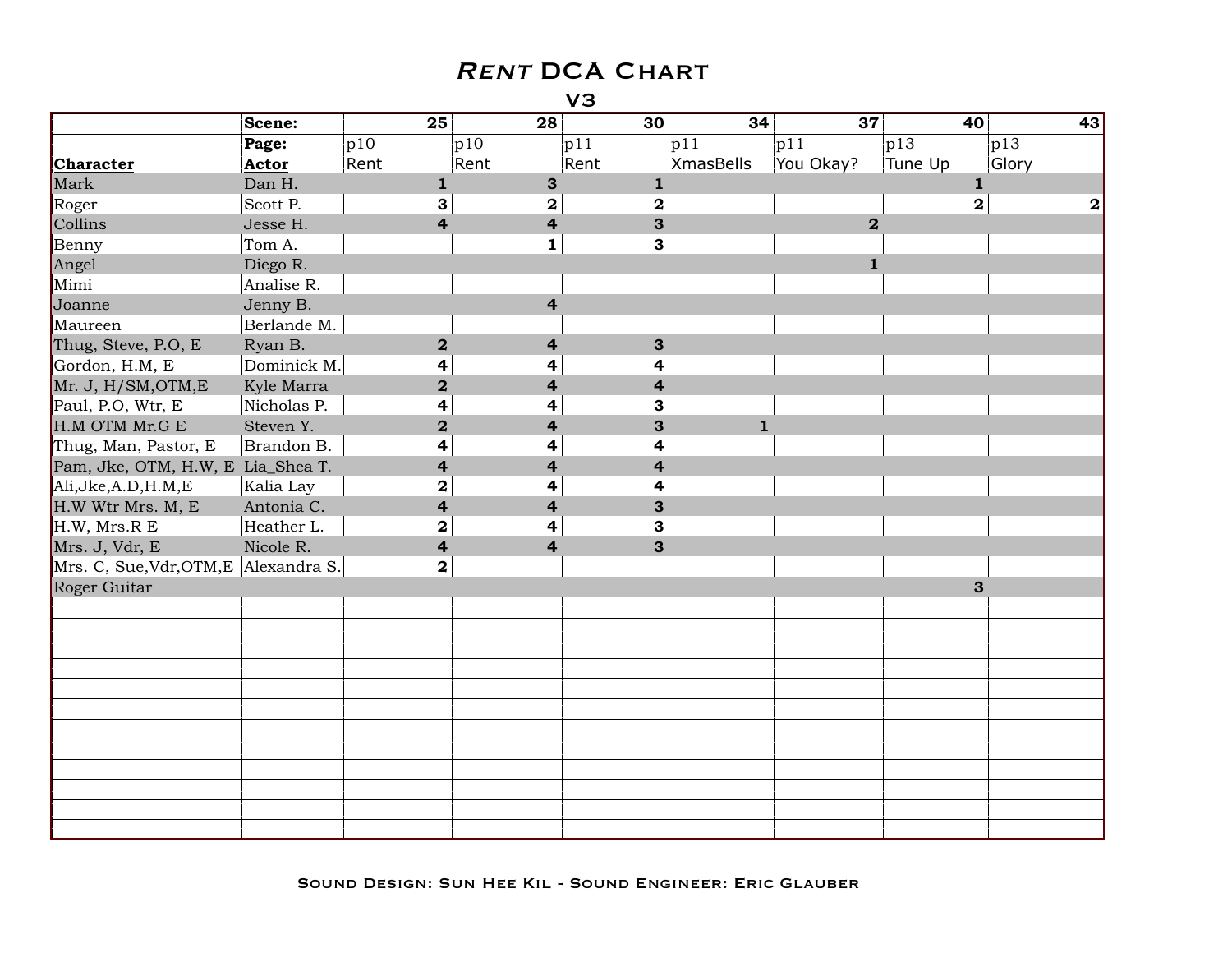|                                   | Scene:       | 46           | 49             | 53                      | 56                      | 58                      | 59                      | 62               |
|-----------------------------------|--------------|--------------|----------------|-------------------------|-------------------------|-------------------------|-------------------------|------------------|
|                                   | Page:        | p15          | p20            | p21                     | p22                     | p23                     | p25                     | p27              |
| <b>Character</b>                  | Actor        | Candle       | Voice Mail 2   | Tdy for you             | Tdy for you             | You'll See              | You'll See              | Tango M          |
| Mark                              | Dan H.       |              |                | $\mathbf{1}$            | $\overline{\mathbf{2}}$ | $\mathbf{1}$            | $\overline{\mathbf{4}}$ |                  |
| Roger                             | Scott P.     | $\mathbf{2}$ |                | $\mathbf 2$             |                         | $\overline{\mathbf{2}}$ | $\mathbf 2$             |                  |
| Collins                           | Jesse H.     |              |                | 3                       | 3                       | 4                       | 5                       |                  |
| Benny                             | Tom A.       |              |                |                         |                         | 3                       | 3                       |                  |
| Angel                             | Diego R.     |              |                | $\overline{\mathbf{4}}$ | $\overline{\mathbf{4}}$ | 5                       | $\mathbf{1}$            |                  |
| Mimi                              | Analise R.   | $\mathbf{3}$ |                |                         |                         |                         |                         |                  |
| Joanne                            | Jenny B.     |              |                |                         |                         |                         |                         | $\boldsymbol{2}$ |
| Maureen                           | Berlande M.  |              |                |                         |                         |                         |                         |                  |
| Thug, Steve, P.O, E               | Ryan B.      |              |                |                         |                         |                         |                         |                  |
| Gordon, H.M, E                    | Dominick M.  |              |                |                         |                         |                         |                         |                  |
| Mr. J, H/SM, OTM, E               | Kyle Marra   |              | $\mathbf{1}$   |                         |                         |                         |                         |                  |
| Paul, P.O, Wtr, E                 | Nicholas P.  |              |                |                         |                         |                         |                         |                  |
| H.M OTM Mr.G E                    | Steven Y.    |              |                |                         |                         |                         |                         |                  |
| Thug, Man, Pastor, E              | Brandon B.   |              |                |                         |                         |                         |                         |                  |
| Pam, Jke, OTM, H.W, E Lia_Shea T. |              |              |                |                         |                         |                         |                         |                  |
| Ali, Jke, A.D, H.M, E             | Kalia Lay    |              |                |                         |                         |                         |                         |                  |
| H.W Wtr Mrs. M, E                 | Antonia C.   |              |                |                         |                         |                         |                         |                  |
| H.W, Mrs.R E                      | Heather L.   |              |                |                         |                         |                         |                         |                  |
| Mrs. J, Vdr, E                    | Nicole R.    |              | $\overline{2}$ |                         |                         |                         |                         |                  |
| Mrs. C, Sue, Vdr, OTM, E          | Alexandra S. |              |                |                         |                         |                         |                         |                  |
|                                   |              |              |                |                         |                         |                         |                         |                  |
|                                   |              |              |                |                         |                         |                         |                         |                  |
|                                   |              |              |                |                         |                         |                         |                         |                  |
|                                   |              |              |                |                         |                         |                         |                         |                  |
|                                   |              |              |                |                         |                         |                         |                         |                  |
|                                   |              |              |                |                         |                         |                         |                         |                  |
|                                   |              |              |                |                         |                         |                         |                         |                  |
|                                   |              |              |                |                         |                         |                         |                         |                  |
|                                   |              |              |                |                         |                         |                         |                         |                  |
|                                   |              |              |                |                         |                         |                         |                         |                  |
|                                   |              |              |                |                         |                         |                         |                         |                  |
|                                   |              |              |                |                         |                         |                         |                         |                  |
|                                   |              |              |                |                         |                         |                         |                         |                  |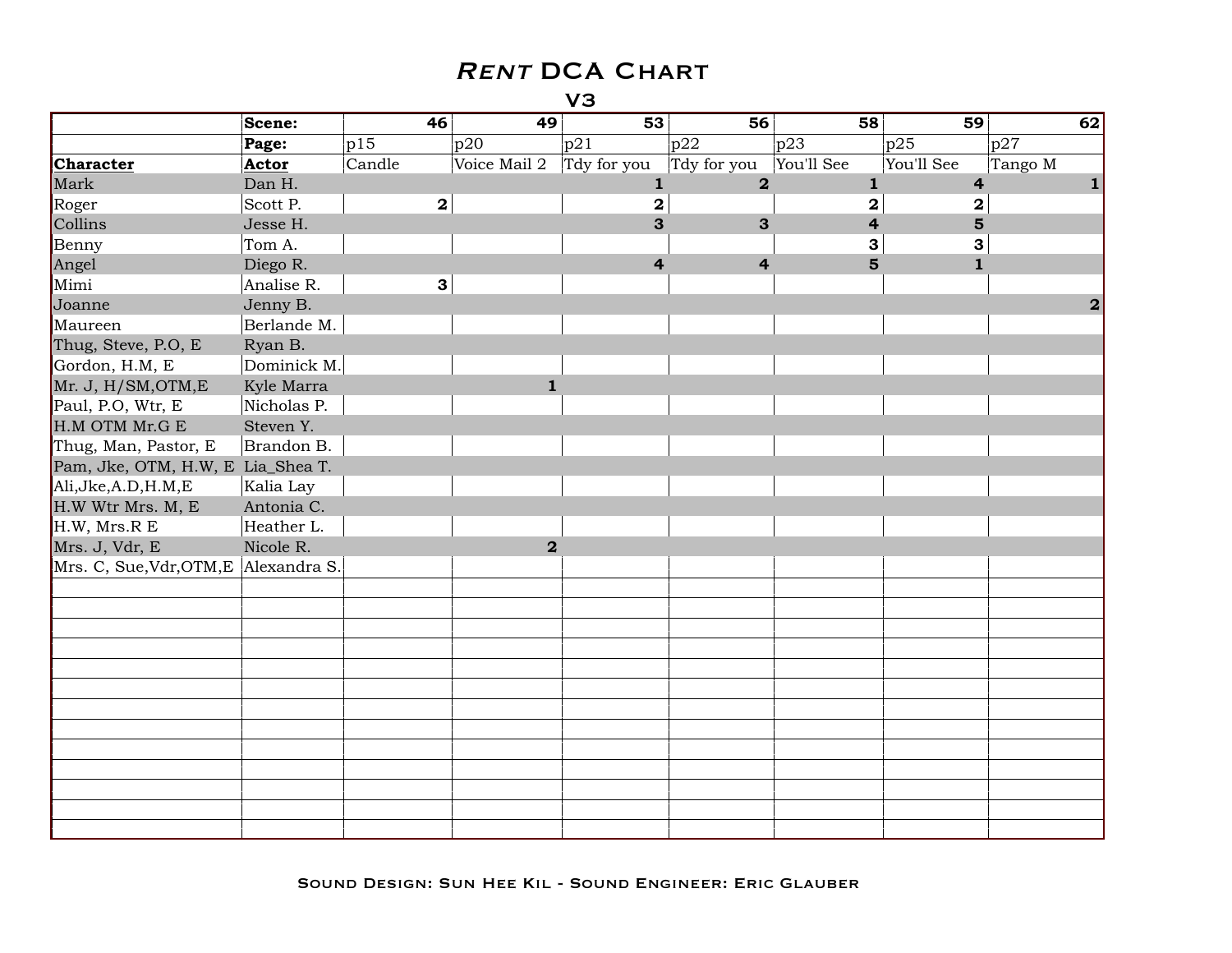|                                   | Scene:       | 63           | 67                                              | 68  | 69                      | 72           | 75                      | 77               |
|-----------------------------------|--------------|--------------|-------------------------------------------------|-----|-------------------------|--------------|-------------------------|------------------|
|                                   | Page:        | p28          | p32                                             | p33 | $ p33\rangle$           | p34          | p36                     | p39              |
| <b>Character</b>                  | Actor        | Tango M      | Support Grp Support Grp Support Grp Out Tonight |     |                         |              | Another Day Will I      |                  |
| Mark                              | Dan H.       | $\mathbf{1}$ |                                                 | 1   | 1                       |              |                         | 3                |
| Roger                             | Scott P.     |              |                                                 | 8   | 5                       |              | 1                       | $\boldsymbol{2}$ |
| Collins                           | Jesse H.     |              | $\overline{7}$                                  | 8   | 4                       |              | 3                       | 3                |
| Benny                             | Tom A.       |              |                                                 |     |                         |              |                         | 6                |
| Angel                             | Diego R.     |              | 6                                               | 8   | $\overline{\mathbf{4}}$ |              | 3                       | 3                |
| Mimi                              | Analise R.   |              |                                                 |     |                         | $\mathbf{1}$ | $\overline{\mathbf{2}}$ | 3                |
| Joanne                            | Jenny B.     |              |                                                 |     |                         |              |                         | 5                |
| Maureen                           | Berlande M.  | $\mathbf{2}$ |                                                 |     |                         |              |                         | 3                |
| Thug, Steve, P.O, E               | Ryan B.      |              | $\mathbf{1}$                                    | 8   | $\overline{\mathbf{r}}$ |              | $\mathbf{3}$            |                  |
| Gordon, H.M, E                    | Dominick M.  |              | $\mathbf{2}$                                    | 8   | 3                       |              | 3                       |                  |
| Mr. J, H/SM, OTM, E               | Kyle Marra   |              |                                                 |     |                         |              |                         |                  |
| Paul, P.O, Wtr, E                 | Nicholas P.  |              | 8                                               | 8   | $\mathbf 2$             |              | $\mathbf{3}$            | 5                |
| H.M OTM Mr.G E                    | Steven Y.    |              |                                                 |     |                         |              |                         | 6                |
| Thug, Man, Pastor, E              | Brandon B.   |              |                                                 |     |                         |              |                         | 6                |
| Pam, Jke, OTM, H.W, E Lia_Shea T. |              |              | $\overline{\mathbf{r}}$                         | 8   | $\overline{\mathbf{4}}$ |              | $\overline{\mathbf{r}}$ |                  |
| Ali, Jke, A.D, H.M, E             | Kalia Lay    |              | 3                                               | 8   | $\overline{\mathbf{4}}$ |              | 4                       | 5                |
| H.W Wtr Mrs. M, E                 | Antonia C.   |              |                                                 |     |                         |              |                         |                  |
| H.W, Mrs.R E                      | Heather L.   |              |                                                 |     |                         |              |                         | 5                |
| Mrs. J, Vdr, E                    | Nicole R.    |              |                                                 |     |                         |              |                         |                  |
| Mrs. C, Sue, Vdr, OTM, E          | Alexandra S. |              | 5                                               | 8   | 4                       |              | 4                       | 5                |
|                                   |              | 3 - Delay    |                                                 |     |                         |              |                         |                  |
|                                   |              |              |                                                 |     |                         |              |                         |                  |
|                                   |              |              |                                                 |     |                         |              |                         |                  |
|                                   |              |              |                                                 |     |                         |              |                         |                  |
|                                   |              |              |                                                 |     |                         |              |                         |                  |
|                                   |              |              |                                                 |     |                         |              |                         |                  |
|                                   |              |              |                                                 |     |                         |              |                         |                  |
|                                   |              |              |                                                 |     |                         |              |                         |                  |
|                                   |              |              |                                                 |     |                         |              |                         |                  |
|                                   |              |              |                                                 |     |                         |              |                         |                  |
|                                   |              |              |                                                 |     |                         |              |                         |                  |
|                                   |              |              |                                                 |     |                         |              |                         |                  |
|                                   |              |              |                                                 |     |                         |              |                         |                  |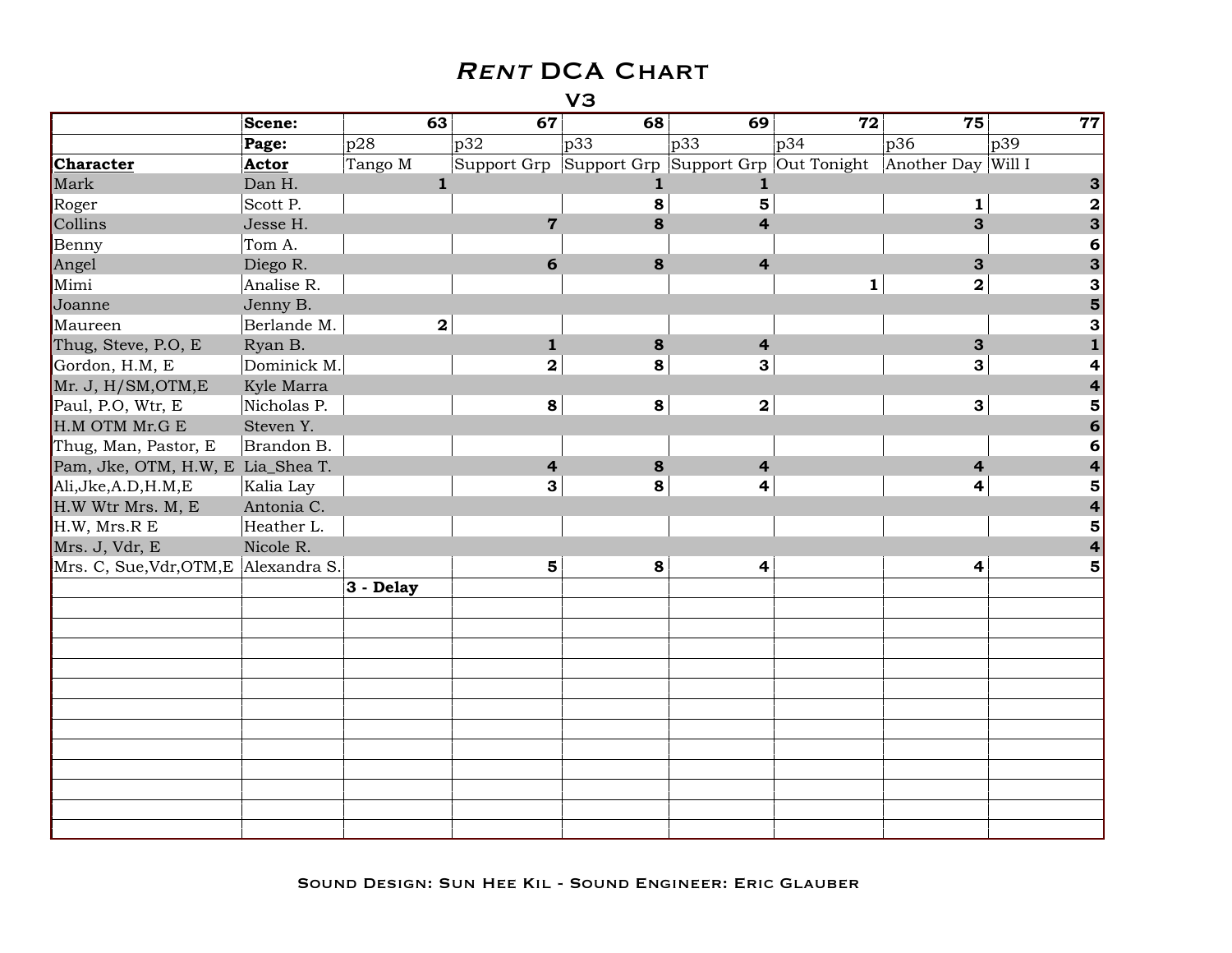|                                       | Scene:      | 80                      | 81                      | 84                      | 87                      | 93           | 94           | 100          |
|---------------------------------------|-------------|-------------------------|-------------------------|-------------------------|-------------------------|--------------|--------------|--------------|
|                                       | Page:       | p39                     | p40                     | p41                     | p42                     | p45          | p45          | p47          |
| <b>Character</b>                      | Actor       | On The ST               |                         | Santa Fe                | Santa Fe                | We're Okay   | We're Okay   | Xmas Bells   |
| Mark                                  | Dan H.      |                         | $\mathbf{1}$            | $\mathbf{1}$            |                         |              |              |              |
| Roger                                 | Scott P.    |                         |                         |                         |                         |              |              |              |
| Collins                               | Jesse H.    |                         |                         | 3                       | 3                       |              |              |              |
| Benny                                 | Tom A.      |                         |                         |                         |                         |              |              |              |
| Angel                                 | Diego R.    |                         | 6                       | $\overline{\mathbf{2}}$ |                         |              |              |              |
| Mimi                                  | Analise R.  |                         |                         |                         |                         |              |              |              |
| Joanne                                | Jenny B.    |                         |                         |                         |                         | $\mathbf{1}$ | $\mathbf{1}$ |              |
| Maureen                               | Berlande M. |                         |                         |                         |                         |              |              |              |
| Thug, Steve, P.O, E                   | Ryan B.     |                         | 3                       | $\overline{\mathbf{r}}$ | $\overline{\mathbf{r}}$ |              |              |              |
| Gordon, H.M, E                        | Dominick M. | $\mathbf{2}$            | $\mathbf 2$             | 4                       | 4                       |              |              | 2            |
| Mr. J, H/SM, OTM, E                   | Kyle Marra  | $\overline{\mathbf{4}}$ | $\overline{\mathbf{4}}$ | 4                       | 4                       |              |              |              |
| Paul, P.O, Wtr, E                     | Nicholas P. |                         | 3                       | 4                       | 4                       |              |              |              |
| H.M OTM Mr.G E                        | Steven Y.   | $\mathbf{1}$            |                         | $\overline{4}$          | $\overline{\mathbf{4}}$ |              |              | 1            |
| Thug, Man, Pastor, E                  | Brandon B.  |                         |                         | 4                       | 4                       |              |              |              |
| Pam, Jke, OTM, H.W, E Lia_Shea T.     |             |                         |                         | $\overline{\mathbf{4}}$ | $\overline{\mathbf{4}}$ |              |              |              |
| Ali, Jke, A.D, H.M, E                 | Kalia Lay   |                         |                         | 4                       | 4                       |              |              |              |
| H.W Wtr Mrs. M, E                     | Antonia C.  |                         | $5\overline{5}$         | $\overline{\mathbf{r}}$ | 4                       |              |              | 3            |
| H.W, Mrs.R E                          | Heather L.  | 3                       |                         | 4                       | 4                       |              |              | $\mathbf{2}$ |
| Mrs. J, Vdr, E                        | Nicole R.   |                         |                         | $\overline{\mathbf{4}}$ | $\overline{\mathbf{4}}$ |              |              |              |
| Mrs. C, Sue, Vdr, OTM, E Alexandra S. |             |                         |                         | 4                       | 4                       |              |              |              |
|                                       |             |                         |                         | Homeless?               |                         |              |              |              |
|                                       |             |                         |                         |                         |                         |              |              |              |
|                                       |             |                         |                         |                         |                         |              |              |              |
|                                       |             |                         |                         |                         |                         |              |              |              |
|                                       |             |                         |                         |                         |                         |              |              |              |
|                                       |             |                         |                         |                         |                         |              |              |              |
|                                       |             |                         |                         |                         |                         |              |              |              |
|                                       |             |                         |                         |                         |                         |              |              |              |
|                                       |             |                         |                         |                         |                         |              |              |              |
|                                       |             |                         |                         |                         |                         |              |              |              |
|                                       |             |                         |                         |                         |                         |              |              |              |
|                                       |             |                         |                         |                         |                         |              |              |              |
|                                       |             |                         |                         |                         |                         |              |              |              |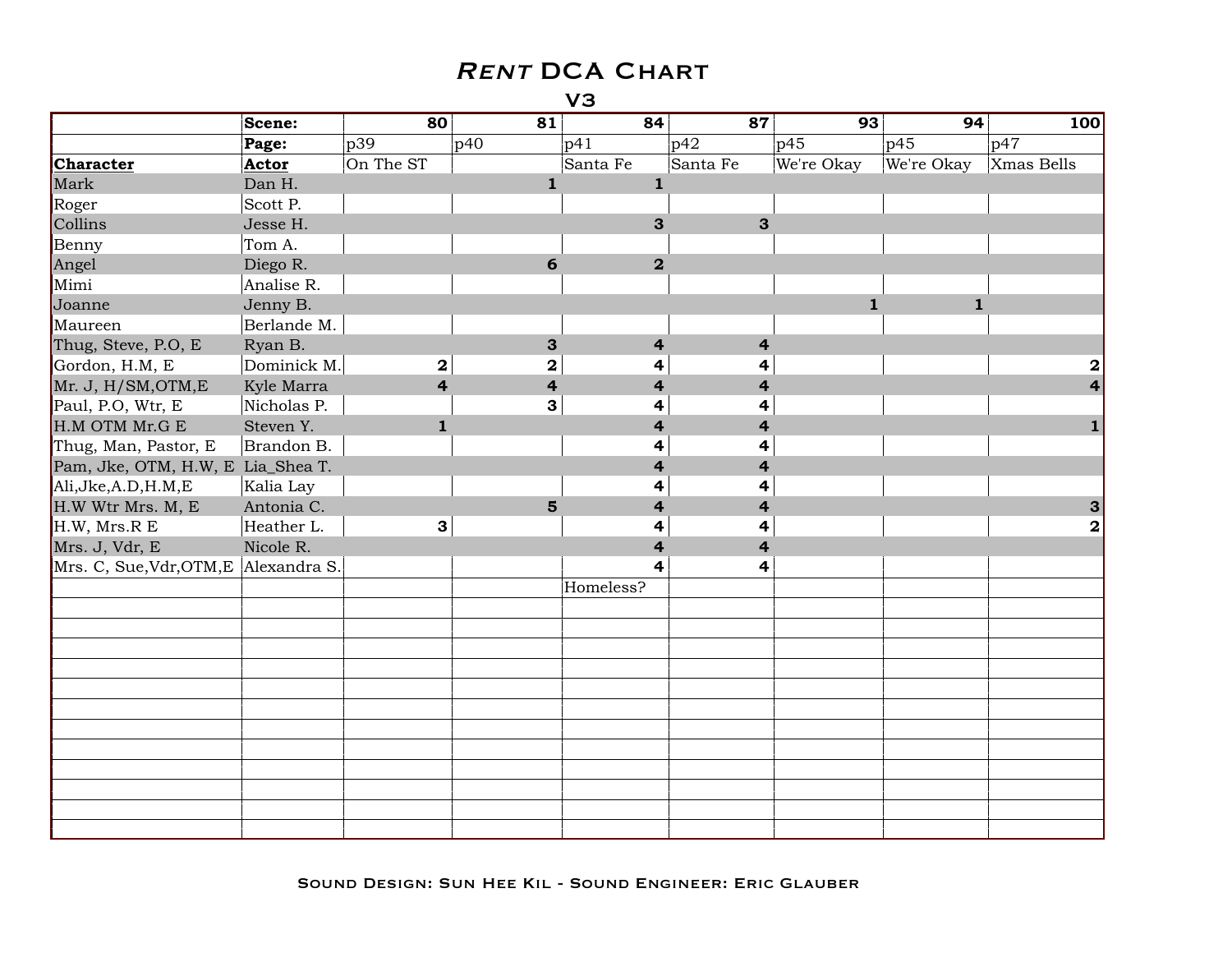|                                       | Scene:      | 102                     | 105            | 106                     | 108                     | 111                     | 113                     | 116        |
|---------------------------------------|-------------|-------------------------|----------------|-------------------------|-------------------------|-------------------------|-------------------------|------------|
|                                       | Page:       | p47                     | p48            | p49                     | p51                     | p52                     | p53                     | p56        |
| <b>Character</b>                      | Actor       | Xmas Bells              | Xmas Bells     | Xmas Bells              | Xmas Bells              | Xmas Bells              | Xmas Bells              | Xmas Bells |
| Mark                                  | Dan H.      |                         | $5\phantom{1}$ | $\mathbf{1}$            | $\mathbf{3}$            | $\mathbf{1}$            | 5                       |            |
| Roger                                 | Scott P.    |                         | $\mathbf{2}$   | $\overline{\mathbf{2}}$ | 3                       |                         | 5                       |            |
| Collins                               | Jesse H.    | $\overline{4}$          |                |                         | 6                       | 3                       | $\overline{7}$          |            |
| Benny                                 | Tom A.      |                         |                | 6                       |                         | $\overline{\mathbf{7}}$ | $\overline{7}$          |            |
| Angel                                 | Diego R.    | $5\phantom{1}$          |                |                         |                         | $\overline{\mathbf{2}}$ | 4                       |            |
| Mimi                                  | Analise R.  |                         |                | $\mathbf{3}$            | $\mathbf{3}$            | 4                       | 6                       |            |
| Joanne                                | Jenny B.    |                         |                |                         |                         |                         |                         |            |
| Maureen                               | Berlande M. |                         |                |                         |                         |                         |                         | 2          |
| Thug, Steve, P.O, E                   | Ryan B.     |                         |                | 8                       |                         |                         | $\overline{\mathbf{2}}$ |            |
| Gordon, H.M, E                        | Dominick M. | 3                       |                |                         |                         |                         | 1                       |            |
| Mr. J, H/SM, OTM, E                   | Kyle Marra  | $\mathbf{3}$            |                |                         | $\overline{2}$          |                         | 1                       |            |
| Paul, P.O, Wtr, E                     | Nicholas P. |                         |                | 8                       |                         |                         | 2                       |            |
| H.M OTM Mr.G E                        | Steven Y.   | 3                       |                |                         |                         |                         | $\mathbf{1}$            |            |
| Thug, Man, Pastor, E                  | Brandon B.  |                         |                | 5                       | $\overline{\mathbf{4}}$ | $5\phantom{1}$          | $\overline{7}$          |            |
| Pam, Jke, OTM, H.W, E Lia_Shea T.     |             |                         |                | 4                       | $\mathbf{1}$            |                         | 3                       |            |
| Ali, Jke, A.D, H.M, E                 | Kalia Lay   |                         |                | 4                       | $\mathbf{1}$            |                         | 3                       |            |
| H.W Wtr Mrs. M, E                     | Antonia C.  | 3                       |                |                         |                         |                         | $\mathbf{1}$            |            |
| H.W, Mrs.R E                          | Heather L.  | 3                       |                |                         |                         |                         | 1                       |            |
| Mrs. J, Vdr, E                        | Nicole R.   | $\mathbf{1}$            |                |                         | $\mathbf 1$             | 6                       | 4                       |            |
| Mrs. C, Sue, Vdr, OTM, E Alexandra S. |             | $\overline{\mathbf{2}}$ |                |                         | 5                       |                         | 1                       |            |
|                                       |             |                         |                |                         |                         |                         |                         |            |
|                                       |             |                         |                |                         |                         |                         |                         |            |
|                                       |             |                         |                |                         |                         |                         |                         |            |
|                                       |             |                         |                |                         |                         |                         |                         |            |
|                                       |             |                         |                |                         |                         |                         |                         |            |
|                                       |             |                         |                |                         |                         |                         |                         |            |
|                                       |             |                         |                |                         |                         |                         |                         |            |
|                                       |             |                         |                |                         |                         |                         |                         |            |
|                                       |             |                         |                |                         |                         |                         |                         |            |
|                                       |             |                         |                |                         |                         |                         |                         |            |
|                                       |             |                         |                |                         |                         |                         |                         |            |
|                                       |             |                         |                |                         |                         |                         |                         |            |
|                                       |             |                         |                |                         |                         |                         |                         |            |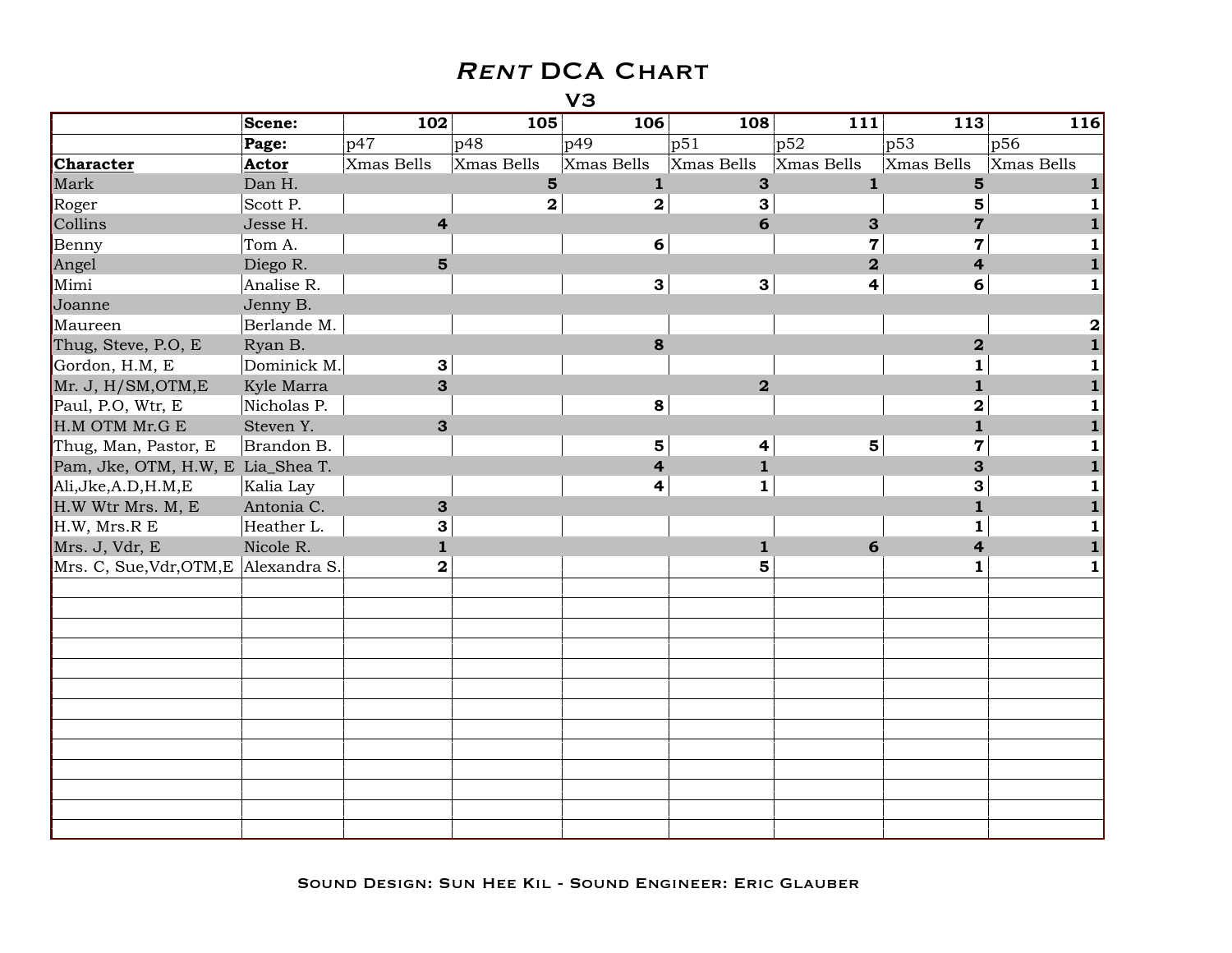|                                       | Scene:      | 120                     | 124                     | 126            | 130                     | 133                     | 135                     | 141          |
|---------------------------------------|-------------|-------------------------|-------------------------|----------------|-------------------------|-------------------------|-------------------------|--------------|
|                                       | Page:       | p57                     | p59                     | p60            | p61                     | p61                     | p62                     | p64          |
| <b>Character</b>                      | Actor       | Ovr the Moon LV Boheme  |                         | LV Boheme      | LV Boheme               | LV Boheme               | LV Boheme               | LV Boheme    |
| Mark                                  | Dan H.      | $\mathbf{1}$            | $\mathbf{3}$            | $\overline{7}$ | $\mathbf{1}$            | $\mathbf{1}$            |                         |              |
| Roger                                 | Scott P.    |                         | $\mathbf 2$             | 5              | 2                       | $\mathbf 2$             |                         |              |
| Collins                               | Jesse H.    |                         | $\overline{\mathbf{r}}$ | 3              | $\overline{\mathbf{2}}$ | $\overline{\mathbf{2}}$ | 6                       |              |
| Benny                                 | Tom A.      |                         | $\overline{\mathbf{5}}$ | 4              | 4                       |                         |                         |              |
| Angel                                 | Diego R.    |                         | $5\phantom{1}$          | 6              |                         | $\mathbf 2$             |                         |              |
| Mimi                                  | Analise R.  |                         | 5                       |                |                         | 3                       | $\overline{7}$          |              |
| Joanne                                | Jenny B.    |                         | 5                       |                |                         | 3                       | $\overline{\mathbf{2}}$ | $\mathbf{2}$ |
| Maureen                               | Berlande M. | $\mathbf{2}$            | 5                       | $\mathbf{1}$   |                         | 3                       | $\mathbf{1}$            |              |
| Thug, Steve, P.O, E                   | Ryan B.     |                         | $\overline{5}$          |                |                         | $\overline{\mathbf{2}}$ |                         |              |
| Gordon, H.M, E                        | Dominick M. |                         | 5                       |                |                         | $\overline{\mathbf{2}}$ |                         |              |
| Mr. J, H/SM, OTM, E                   | Kyle Marra  | $\overline{\mathbf{4}}$ | 5                       |                |                         | $\overline{\mathbf{2}}$ |                         |              |
| Paul, P.O, Wtr, E                     | Nicholas P. |                         | 1                       | $\mathbf{2}$   |                         |                         | 4                       |              |
| H.M OTM Mr.G E                        | Steven Y.   | $\overline{\mathbf{4}}$ |                         |                |                         |                         | 3                       | 3            |
| Thug, Man, Pastor, E                  | Brandon B.  |                         | $\overline{\mathbf{5}}$ |                |                         | $\bf{2}$                | 5                       |              |
| Pam, Jke, OTM, H.W, E Lia_Shea T.     |             | $5\phantom{1}$          | 5                       |                |                         | 3                       |                         |              |
| Ali, Jke, A.D, H.M, E                 | Kalia Lay   |                         | 5                       |                |                         | 3                       |                         |              |
| H.W Wtr Mrs. M, E                     | Antonia C.  |                         | $\mathbf{1}$            | $\overline{2}$ |                         |                         | 4                       |              |
| H.W, Mrs.R E                          | Heather L.  |                         | $\overline{\mathbf{5}}$ |                |                         | 3                       |                         |              |
| Mrs. J, Vdr, E                        | Nicole R.   |                         | 5                       |                |                         | 3                       |                         |              |
| Mrs. C, Sue, Vdr, OTM, E Alexandra S. |             | 5                       |                         |                |                         | 3                       |                         |              |
|                                       |             |                         |                         |                |                         |                         |                         |              |
|                                       |             |                         |                         |                |                         |                         |                         |              |
|                                       |             |                         |                         |                |                         |                         |                         |              |
|                                       |             |                         |                         |                |                         |                         |                         |              |
|                                       |             |                         |                         |                |                         |                         |                         |              |
|                                       |             |                         |                         |                |                         |                         |                         |              |
|                                       |             |                         |                         |                |                         |                         |                         |              |
|                                       |             |                         |                         |                |                         |                         |                         |              |
|                                       |             |                         |                         |                |                         |                         |                         |              |
|                                       |             |                         |                         |                |                         |                         |                         |              |
|                                       |             |                         |                         |                |                         |                         |                         |              |
|                                       |             |                         |                         |                |                         |                         |                         |              |
|                                       |             |                         |                         |                |                         |                         |                         |              |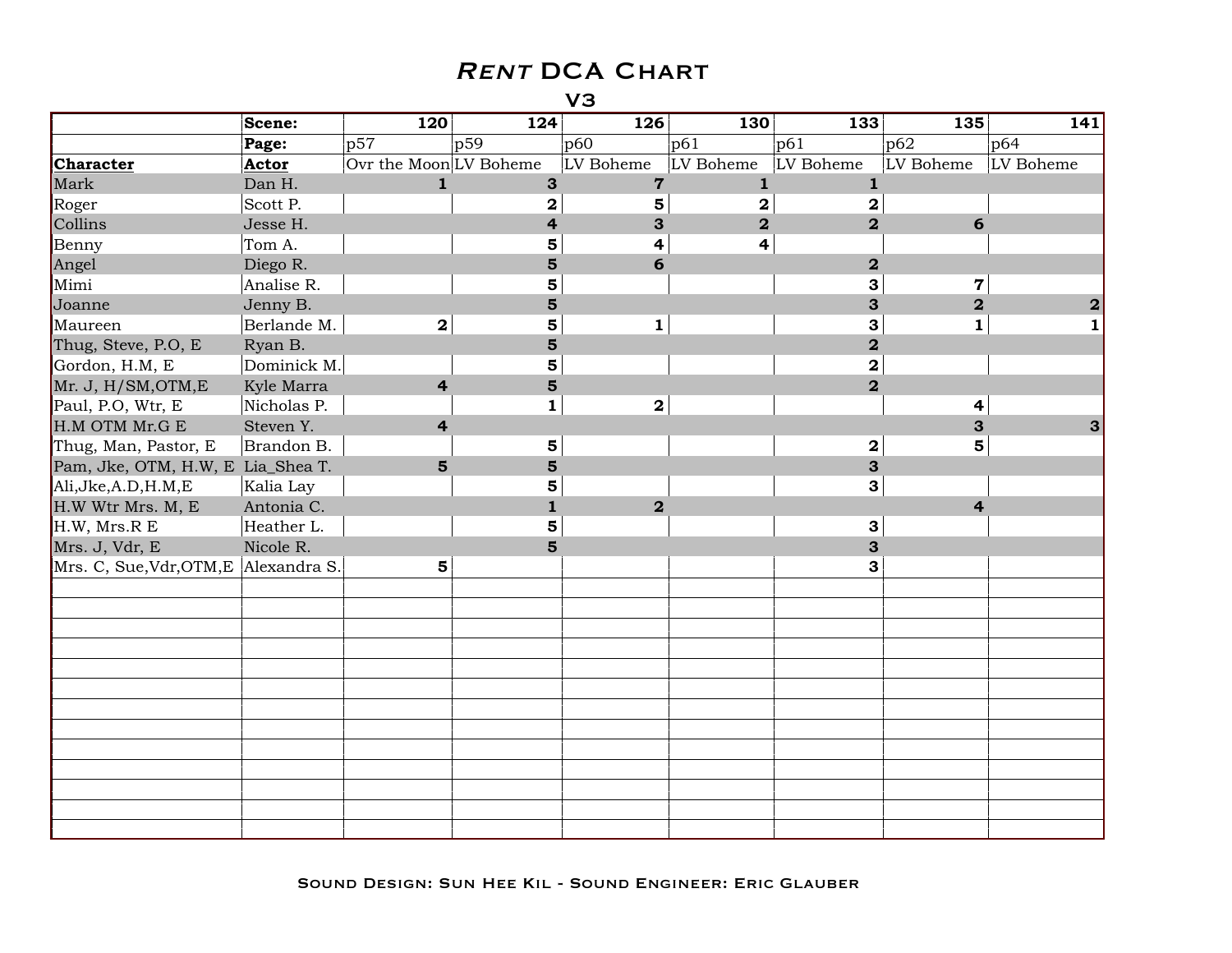|                                       | Scene:      | 143                     | 146                     | 149                     | 152                     | 155                     | 157                     | 163          |
|---------------------------------------|-------------|-------------------------|-------------------------|-------------------------|-------------------------|-------------------------|-------------------------|--------------|
|                                       | Page:       | p65                     | p65                     | p66                     | p69                     | p71                     | p71                     | p73          |
| <b>Character</b>                      | Actor       | LV Boheme               | LV Boheme               | LV Boheme               | LV Boheme               | LV Boheme               | LV Boheme               | Seasons of L |
| Mark                                  | Dan H.      | $\mathbf{1}$            | $\mathbf{1}$            |                         | $\overline{\mathbf{4}}$ | $\overline{\mathbf{2}}$ | $\mathbf 1$             |              |
| Roger                                 | Scott P.    | 4                       | 3                       | $\mathbf{3}$            |                         | 3                       | $\mathbf 2$             | 3            |
| Collins                               | Jesse H.    | $\overline{\mathbf{2}}$ | $\overline{\mathbf{2}}$ |                         |                         | $\mathbf{1}$            | $\overline{2}$          |              |
| Benny                                 | Tom A.      | 4                       | 4                       |                         |                         |                         |                         | 3            |
| Angel                                 | Diego R.    | $\mathbf{1}$            | 6                       |                         | $\overline{\mathbf{5}}$ | 3                       | $\overline{2}$          | 3            |
| Mimi                                  | Analise R.  | 3                       | 5                       | $\overline{\mathbf{5}}$ |                         | 3                       | $\overline{\mathbf{2}}$ | 3            |
| Joanne                                | Jenny B.    |                         | $\overline{7}$          |                         | $\mathbf 2$             | 3                       | $\overline{\mathbf{2}}$ | 3            |
| Maureen                               | Berlande M. | $\mathbf{3}$            | $\overline{7}$          |                         | $\mathbf{1}$            | 1                       | $\mathbf 2$             | 3            |
| Thug, Steve, P.O. E                   | Ryan B.     | 3                       | $\overline{7}$          |                         |                         | 3                       | $\overline{\mathbf{2}}$ | 3            |
| Gordon, H.M, E                        | Dominick M. | 3                       | $\overline{\mathbf{7}}$ |                         |                         | 3                       | $\bf{2}$                | 3            |
| Mr. J, H/SM, OTM, E                   | Kyle Marra  | 3                       | $\overline{7}$          |                         |                         | 3                       | $\overline{\mathbf{2}}$ | 3            |
| Paul, P.O, Wtr, E                     | Nicholas P. | 3                       | $\overline{7}$          |                         |                         | 3                       | $\mathbf 2$             | 3            |
| H.M OTM Mr.G E                        | Steven Y.   | 3                       | $\overline{7}$          |                         |                         |                         |                         | 3            |
| Thug, Man, Pastor, E                  | Brandon B.  | 3                       | $\overline{7}$          |                         |                         | 3                       | $\mathbf{2}$            | $\mathbf{1}$ |
| Pam, Jke, OTM, H.W, E Lia_Shea T.     |             | 3                       | $\overline{7}$          |                         | 3                       | 3                       | $\overline{\mathbf{2}}$ | 3            |
| Ali, Jke, A.D, H.M, E                 | Kalia Lay   | 3                       | $\overline{7}$          |                         |                         | 3                       | $\mathbf 2$             | $\mathbf 2$  |
| H.W Wtr Mrs. M, E                     | Antonia C.  | 3                       | $\mathbf 7$             |                         |                         | 3                       | $\overline{\mathbf{2}}$ | 3            |
| H.W, Mrs.R E                          | Heather L.  | 3                       | $\overline{7}$          |                         |                         | 3                       | $\mathbf 2$             | 3            |
| Mrs. J, Vdr, E                        | Nicole R.   | 3                       | $\overline{7}$          |                         |                         | 3                       | $\overline{\mathbf{2}}$ | 3            |
| Mrs. C, Sue, Vdr, OTM, E Alexandra S. |             | 3                       | $\overline{7}$          |                         |                         | 3                       | $\mathbf 2$             | 3            |
|                                       |             |                         |                         |                         |                         |                         |                         |              |
|                                       |             |                         |                         |                         |                         |                         |                         |              |
|                                       |             |                         |                         |                         |                         |                         |                         |              |
|                                       |             |                         |                         |                         |                         |                         |                         |              |
|                                       |             |                         |                         |                         |                         |                         |                         |              |
|                                       |             |                         |                         |                         |                         |                         |                         |              |
|                                       |             |                         |                         |                         |                         |                         |                         |              |
|                                       |             |                         |                         |                         |                         |                         |                         |              |
|                                       |             |                         |                         |                         |                         |                         |                         |              |
|                                       |             |                         |                         |                         |                         |                         |                         |              |
|                                       |             |                         |                         |                         |                         |                         |                         |              |
|                                       |             |                         |                         |                         |                         |                         |                         |              |
|                                       |             |                         |                         |                         |                         |                         |                         |              |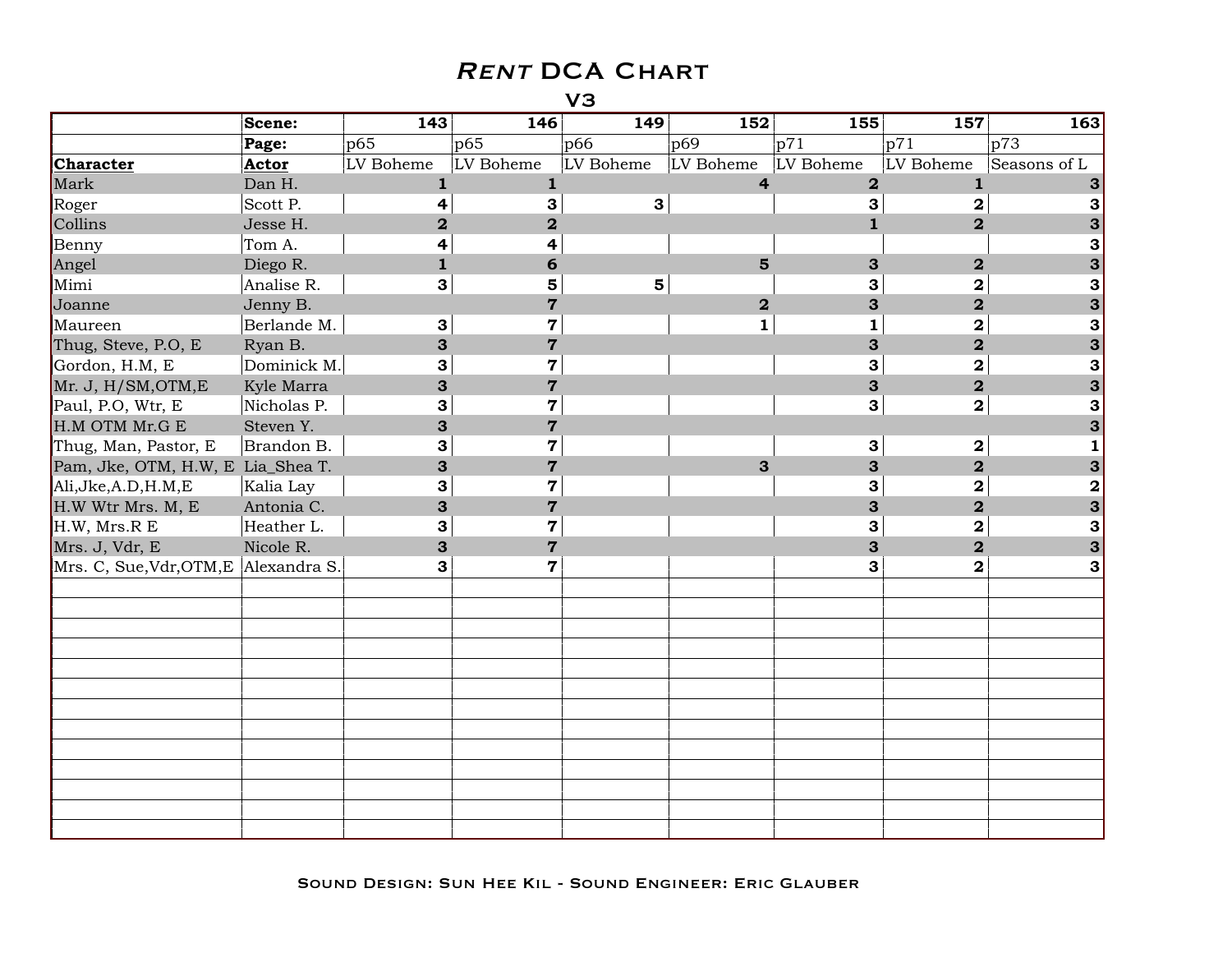|                                       | Scene:      | 165                       | 170             | 172                     | 175                       | 178 | 180            | 182          |
|---------------------------------------|-------------|---------------------------|-----------------|-------------------------|---------------------------|-----|----------------|--------------|
|                                       | Page:       | p73                       | p74             | p76                     | p78                       | p79 | p79            | p80          |
| <b>Character</b>                      | Actor       | Seasons of L New Year (A) |                 | New Year (A)            | New Year (A) Voice Mail 3 |     | Voice Mail 4   | New Year (B) |
| Mark                                  | Dan H.      | $\mathbf{3}$              | 1               | $\mathbf{1}$            | 5                         |     | $\overline{2}$ | $\mathbf{2}$ |
| Roger                                 | Scott P.    | 3                         | 3               | 3                       | 4                         |     |                |              |
| Collins                               | Jesse H.    | 3                         |                 |                         | $\mathbf{1}$              |     |                |              |
| Benny                                 | Tom A.      | 3                         |                 |                         |                           |     |                |              |
| Angel                                 | Diego R.    | 3                         |                 |                         | $\overline{\mathbf{2}}$   |     |                |              |
| Mimi                                  | Analise R.  | 3                         | $\mathbf{2}$    | $\bf{2}$                | 3                         |     |                |              |
| Joanne                                | Jenny B.    | 3                         | $5\overline{)}$ | $\overline{\mathbf{2}}$ |                           |     |                |              |
| Maureen                               | Berlande M. | 3                         | 4               | $\overline{\mathbf{4}}$ |                           |     |                |              |
| Thug, Steve, P.O, E                   | Ryan B.     | $\overline{\mathbf{2}}$   |                 |                         |                           |     |                |              |
| Gordon, H.M, E                        | Dominick M. | 3                         |                 |                         |                           |     |                |              |
| Mr. J, H/SM, OTM, E                   | Kyle Marra  | $\mathbf{1}$              |                 |                         |                           |     |                |              |
| Paul, P.O, Wtr, E                     | Nicholas P. | 3                         |                 |                         |                           |     |                |              |
| H.M OTM Mr.G E                        | Steven Y.   | 3                         |                 |                         |                           |     |                |              |
| Thug, Man, Pastor, E                  | Brandon B.  | 3                         |                 |                         |                           |     |                |              |
| Pam, Jke, OTM, H.W, E Lia_Shea T.     |             | 4                         |                 |                         |                           |     |                |              |
| Ali, Jke, A.D, H.M, E                 | Kalia Lay   | 3                         |                 |                         |                           |     | $\mathbf{1}$   |              |
| H.W Wtr Mrs. M, E                     | Antonia C.  | 3                         |                 |                         |                           |     |                |              |
| H.W, Mrs.R E                          | Heather L.  | 3                         |                 |                         |                           |     |                |              |
| Mrs. J, Vdr, E                        | Nicole R.   | $5\phantom{1}$            |                 |                         |                           |     |                |              |
| Mrs. C, Sue, Vdr, OTM, E Alexandra S. |             | 3                         |                 |                         |                           |     |                |              |
|                                       |             |                           |                 |                         |                           |     |                |              |
|                                       |             |                           |                 |                         |                           |     |                |              |
|                                       |             |                           |                 |                         |                           |     |                |              |
|                                       |             |                           |                 |                         |                           |     |                |              |
|                                       |             |                           |                 |                         |                           |     |                |              |
|                                       |             |                           |                 |                         |                           |     |                |              |
|                                       |             |                           |                 |                         |                           |     |                |              |
|                                       |             |                           |                 |                         |                           |     |                |              |
|                                       |             |                           |                 |                         |                           |     |                |              |
|                                       |             |                           |                 |                         |                           |     |                |              |
|                                       |             |                           |                 |                         |                           |     |                |              |
|                                       |             |                           |                 |                         |                           |     |                |              |
|                                       |             |                           |                 |                         |                           |     |                |              |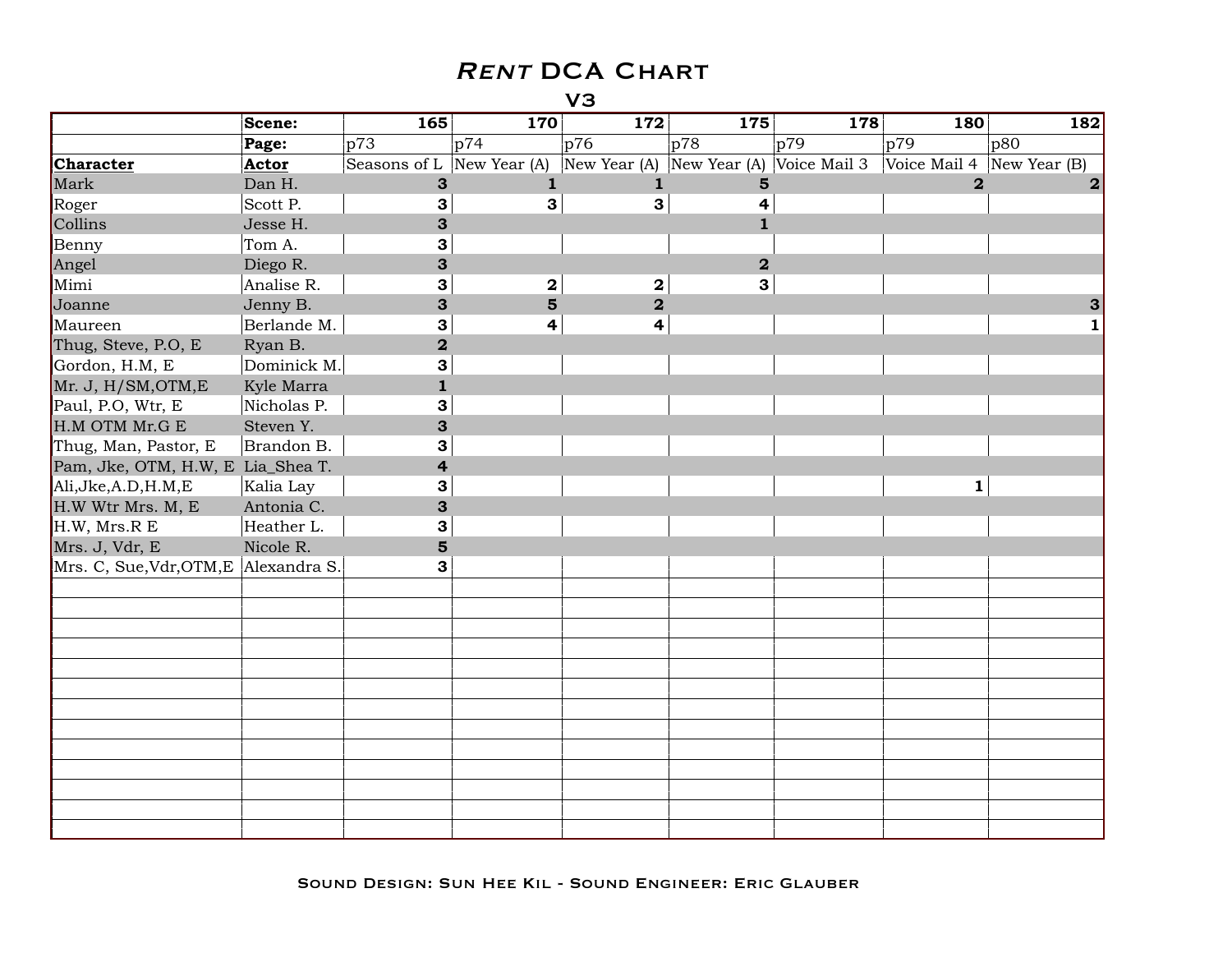|                                   | Scene:       | 185                           | 187            | 190            | 192                     | 195            | 198                      | 200 |
|-----------------------------------|--------------|-------------------------------|----------------|----------------|-------------------------|----------------|--------------------------|-----|
|                                   | Page:        | p81                           | p82            | p85            | p85                     | p86            | p980                     | p90 |
| <b>Character</b>                  | Actor        | New Year $(B)$ New Year $(B)$ |                | New Year (B)   | New Year (B) $ V-Day $  |                | Seasons of L Without You |     |
| Mark                              | Dan H.       | 3                             | 6              | 6              | $\overline{\mathbf{r}}$ | $\mathbf{1}$   | $\mathbf{1}$             |     |
| Roger                             | Scott P.     | $\mathbf 2$                   | $\mathbf 2$    | $\overline{7}$ | $\mathbf 2$             |                | $\mathbf{1}$             |     |
| Collins                           | Jesse H.     |                               | 6              | 3              | 6                       |                | $\mathbf{1}$             |     |
| Benny                             | Tom A.       | 1                             | 3              |                | 6                       |                | 1                        |     |
| Angel                             | Diego R.     | 5                             | $5\phantom{1}$ | $\mathbf{1}$   | $5\phantom{1}$          |                | $\mathbf{1}$             |     |
| Mimi                              | Analise R.   | 4                             | 4              | $\mathbf 2$    | $\mathbf{1}$            |                | $\mathbf 2$              | 2   |
| Joanne                            | Jenny B.     |                               | 6              | 4              | 3                       | $\overline{2}$ | $\overline{\mathbf{2}}$  |     |
| Maureen                           | Berlande M.  |                               | 1              | 5              | 6                       | 3              | $\mathbf 2$              |     |
| Thug, Steve, P.O, E               | Ryan B.      |                               |                |                |                         |                | $\mathbf{1}$             |     |
| Gordon, H.M, E                    | Dominick M.  |                               |                |                |                         |                | $\mathbf{1}$             |     |
| Mr. J, H/SM, OTM, E               | Kyle Marra   |                               |                |                |                         |                | $\mathbf{1}$             |     |
| Paul, P.O, Wtr, E                 | Nicholas P.  |                               |                |                |                         |                | $\mathbf{1}$             |     |
| H.M OTM Mr.G E                    | Steven Y.    |                               |                |                |                         |                | $\mathbf{1}$             |     |
| Thug, Man, Pastor, E              | Brandon B.   |                               |                |                | $\mathbf 7$             |                | $\mathbf{1}$             |     |
| Pam, Jke, OTM, H.W, E Lia_Shea T. |              |                               |                |                |                         |                | $\overline{\mathbf{2}}$  |     |
| Ali, Jke, A.D, H.M, E             | Kalia Lay    |                               |                |                |                         |                | $\mathbf 2$              |     |
| H.W Wtr Mrs. M, E                 | Antonia C.   |                               |                |                |                         |                | $\overline{\mathbf{2}}$  |     |
| H.W, Mrs.R E                      | Heather L.   |                               |                |                |                         |                | $\overline{\mathbf{2}}$  |     |
| Mrs. J, Vdr, E                    | Nicole R.    |                               |                |                |                         |                | $\overline{2}$           |     |
| Mrs. C, Sue, Vdr, OTM, E          | Alexandra S. |                               |                |                |                         |                | 2                        |     |
|                                   |              |                               |                |                |                         |                |                          |     |
|                                   |              |                               |                |                |                         |                |                          |     |
|                                   |              |                               |                |                |                         |                |                          |     |
|                                   |              |                               |                |                |                         |                |                          |     |
|                                   |              |                               |                |                |                         |                |                          |     |
|                                   |              |                               |                |                |                         |                |                          |     |
|                                   |              |                               |                |                |                         |                |                          |     |
|                                   |              |                               |                |                |                         |                |                          |     |
|                                   |              |                               |                |                |                         |                |                          |     |
|                                   |              |                               |                |                |                         |                |                          |     |
|                                   |              |                               |                |                |                         |                |                          |     |
|                                   |              |                               |                |                |                         |                |                          |     |
|                                   |              |                               |                |                |                         |                |                          |     |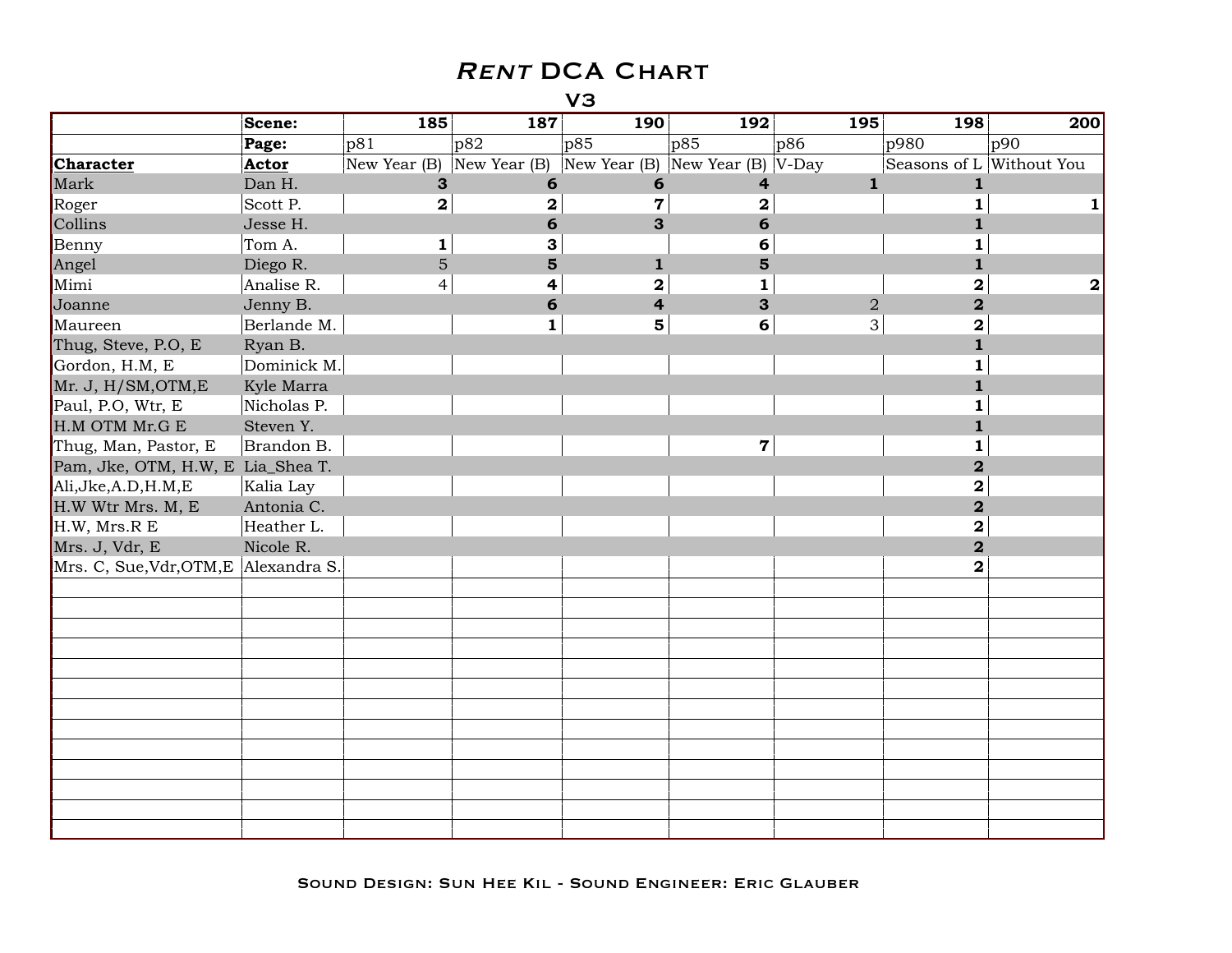|                                       | Scene:      | 203          |         | 205                     | 208                     | 211                     | 213                     | 215          | 216                     |
|---------------------------------------|-------------|--------------|---------|-------------------------|-------------------------|-------------------------|-------------------------|--------------|-------------------------|
|                                       | Page:       | p93          | pq4     |                         | p95                     | p96                     | p97                     | p97          | p97                     |
| Character                             | Actor       | Voice Mail 5 | Contact |                         | Contact                 | Contact                 | Cover You               | Cover You    | Cover You               |
| Mark                                  | Dan H.      |              |         | $\overline{\mathbf{5}}$ | $\mathbf 2$             |                         | $\overline{\mathbf{2}}$ |              | $\mathbf{2}$            |
| Roger                                 | Scott P.    |              |         | 5                       | $\mathbf{2}$            | 3                       |                         |              | $\mathbf 2$             |
| Collins                               | Jesse H.    |              |         | $\mathbf{1}$            | $\overline{\mathbf{2}}$ | 5                       |                         | $\mathbf{1}$ |                         |
| Benny                                 | Tom A.      |              |         | 6                       | $\mathbf 2$             |                         |                         |              | $\mathbf 2$             |
| Angel                                 | Diego R.    |              |         | $\overline{\mathbf{4}}$ | $\mathbf{1}$            |                         |                         |              |                         |
| Mimi                                  | Analise R.  |              |         | 3                       | 3                       | 4                       | $\mathbf{1}$            |              | 2                       |
| Joanne                                | Jenny B.    |              |         | 6                       | 3                       | $\mathbf{1}$            |                         |              | $\overline{\mathbf{2}}$ |
| Maureen                               | Berlande M. |              |         | $\mathbf 2$             | $\mathbf{3}$            | $\overline{\mathbf{2}}$ | $\mathbf{3}$            |              | $\overline{\mathbf{2}}$ |
| Thug, Steve, P.O, E                   | Ryan B.     |              |         |                         |                         |                         |                         |              | $\overline{2}$          |
| Gordon, H.M, E                        | Dominick M. |              |         |                         |                         |                         |                         |              | $\overline{\mathbf{2}}$ |
| Mr. J, H/SM, OTM, E                   | Kyle Marra  |              |         |                         |                         |                         |                         |              | $\overline{\mathbf{2}}$ |
| Paul, P.O, Wtr, E                     | Nicholas P. |              |         |                         |                         |                         |                         |              | $\overline{\mathbf{2}}$ |
| H.M OTM Mr.G E                        | Steven Y.   |              |         |                         |                         |                         |                         |              | $\overline{\mathbf{2}}$ |
| Thug, Man, Pastor, E                  | Brandon B.  |              |         |                         |                         |                         |                         |              | $\overline{\mathbf{2}}$ |
| Pam, Jke, OTM, H.W, E Lia_Shea T.     |             |              |         |                         |                         |                         |                         |              | $\overline{\mathbf{2}}$ |
| Ali, Jke, A.D, H.M, E                 | Kalia Lay   | $\mathbf{1}$ |         |                         |                         |                         |                         |              | $\overline{\mathbf{2}}$ |
| H.W Wtr Mrs. M, E                     | Antonia C.  |              |         |                         |                         |                         |                         |              | $\overline{\mathbf{4}}$ |
| H.W, Mrs.R E                          | Heather L.  |              |         |                         |                         |                         |                         |              | 3                       |
| Mrs. J, Vdr, E                        | Nicole R.   |              |         |                         |                         |                         |                         |              |                         |
| Mrs. C, Sue, Vdr, OTM, E Alexandra S. |             |              |         |                         |                         |                         |                         |              | 5                       |
|                                       |             |              |         |                         |                         |                         |                         |              | Reverb - 6              |
|                                       |             |              |         |                         |                         |                         |                         |              |                         |
|                                       |             |              |         |                         |                         |                         |                         |              |                         |
|                                       |             |              |         |                         |                         |                         |                         |              |                         |
|                                       |             |              |         |                         |                         |                         |                         |              |                         |
|                                       |             |              |         |                         |                         |                         |                         |              |                         |
|                                       |             |              |         |                         |                         |                         |                         |              |                         |
|                                       |             |              |         |                         |                         |                         |                         |              |                         |
|                                       |             |              |         |                         |                         |                         |                         |              |                         |
|                                       |             |              |         |                         |                         |                         |                         |              |                         |
|                                       |             |              |         |                         |                         |                         |                         |              |                         |
|                                       |             |              |         |                         |                         |                         |                         |              |                         |
|                                       |             |              |         |                         |                         |                         |                         |              |                         |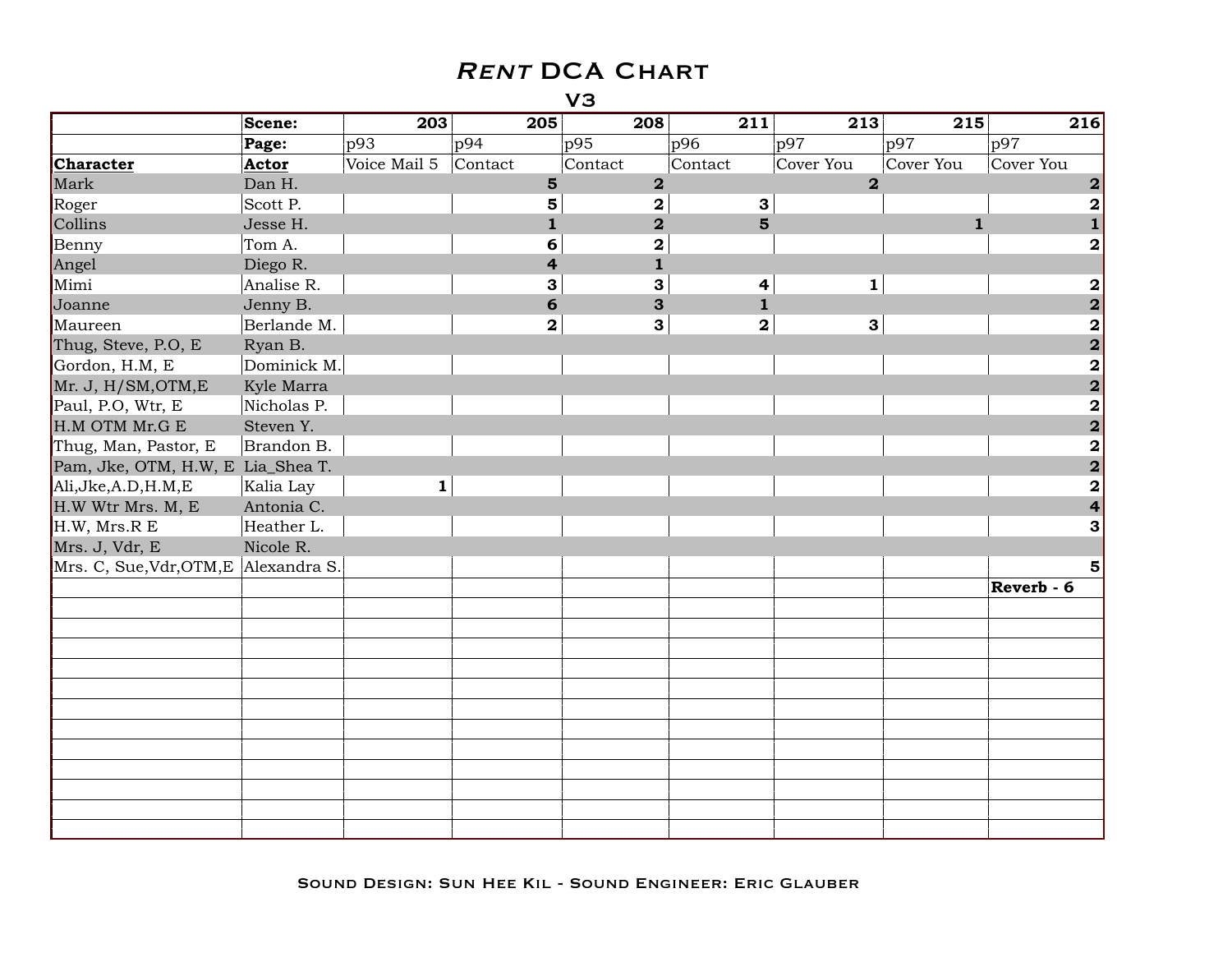|                                       | Scene:      | 219          | 222                     | 225                     | 227                     | 229                                                                         | 233            | 235          |
|---------------------------------------|-------------|--------------|-------------------------|-------------------------|-------------------------|-----------------------------------------------------------------------------|----------------|--------------|
|                                       | Page:       | p99          | p100                    | p101                    | p102                    | p103                                                                        | p106           | p107         |
| <b>Character</b>                      | Actor       | Halloween    |                         |                         |                         | Goodbye Love Goodbye Love Goodbye Love Goodbye Love Wht you own Wht you own |                |              |
| Mark                                  | Dan H.      | $\mathbf{1}$ | 6                       | $\overline{\mathbf{2}}$ |                         | $\mathbf{1}$                                                                | $\overline{2}$ |              |
| Roger                                 | Scott P.    |              | $\overline{\mathbf{2}}$ | 2                       |                         | $\overline{\mathbf{2}}$                                                     |                | $\mathbf{2}$ |
| Collins                               | Jesse H.    |              |                         | $\mathbf{1}$            | $\overline{\mathbf{4}}$ |                                                                             | 3              |              |
| Benny                                 | Tom A.      |              | $\mathbf{3}$            | 2                       |                         | 4                                                                           | 4              |              |
| Angel                                 | Diego R.    |              |                         | $\overline{\mathbf{2}}$ |                         |                                                                             |                |              |
| Mimi                                  | Analise R.  |              | $\mathbf{1}$            | $\mathbf 2$             |                         | $\mathbf{3}$                                                                |                |              |
| Joanne                                | Jenny B.    |              | $5\phantom{1}$          | $\overline{\mathbf{2}}$ | $\overline{\mathbf{2}}$ |                                                                             |                |              |
| Maureen                               | Berlande M. |              | 4                       | $\mathbf{2}$            | $\mathbf{1}$            |                                                                             |                |              |
| Thug, Steve, P.O, E                   | Ryan B.     |              |                         |                         |                         |                                                                             |                |              |
| Gordon, H.M, E                        | Dominick M. |              |                         |                         |                         |                                                                             |                |              |
| Mr. J, H/SM, OTM, E                   | Kyle Marra  |              |                         |                         |                         |                                                                             |                |              |
| Paul, P.O, Wtr, E                     | Nicholas P. |              |                         |                         |                         |                                                                             |                |              |
| H.M OTM Mr.G E                        | Steven Y.   |              |                         |                         |                         |                                                                             |                |              |
| Thug, Man, Pastor, E                  | Brandon B.  |              |                         |                         | 3                       |                                                                             | $\mathbf{1}$   |              |
| Pam, Jke, OTM, H.W, E Lia_Shea T.     |             |              |                         |                         |                         |                                                                             |                |              |
| Ali, Jke, A.D, H.M, E                 | Kalia Lay   |              |                         |                         |                         |                                                                             |                |              |
| H.W Wtr Mrs. M, E                     | Antonia C.  |              |                         |                         |                         |                                                                             |                |              |
| H.W, Mrs.R E                          | Heather L.  |              |                         |                         |                         |                                                                             |                |              |
| Mrs. J, Vdr, E                        | Nicole R.   |              |                         |                         |                         |                                                                             |                |              |
| Mrs. C, Sue, Vdr, OTM, E Alexandra S. |             |              |                         |                         |                         |                                                                             |                |              |
|                                       |             |              |                         |                         |                         |                                                                             |                |              |
|                                       |             |              |                         |                         |                         |                                                                             |                |              |
|                                       |             |              |                         |                         |                         |                                                                             |                |              |
|                                       |             |              |                         |                         |                         |                                                                             |                |              |
|                                       |             |              |                         |                         |                         |                                                                             |                |              |
|                                       |             |              |                         |                         |                         |                                                                             |                |              |
|                                       |             |              |                         |                         |                         |                                                                             |                |              |
|                                       |             |              |                         |                         |                         |                                                                             |                |              |
|                                       |             |              |                         |                         |                         |                                                                             |                |              |
|                                       |             |              |                         |                         |                         |                                                                             |                |              |
|                                       |             |              |                         |                         |                         |                                                                             |                |              |
|                                       |             |              |                         |                         |                         |                                                                             |                |              |
|                                       |             |              |                         |                         |                         |                                                                             |                |              |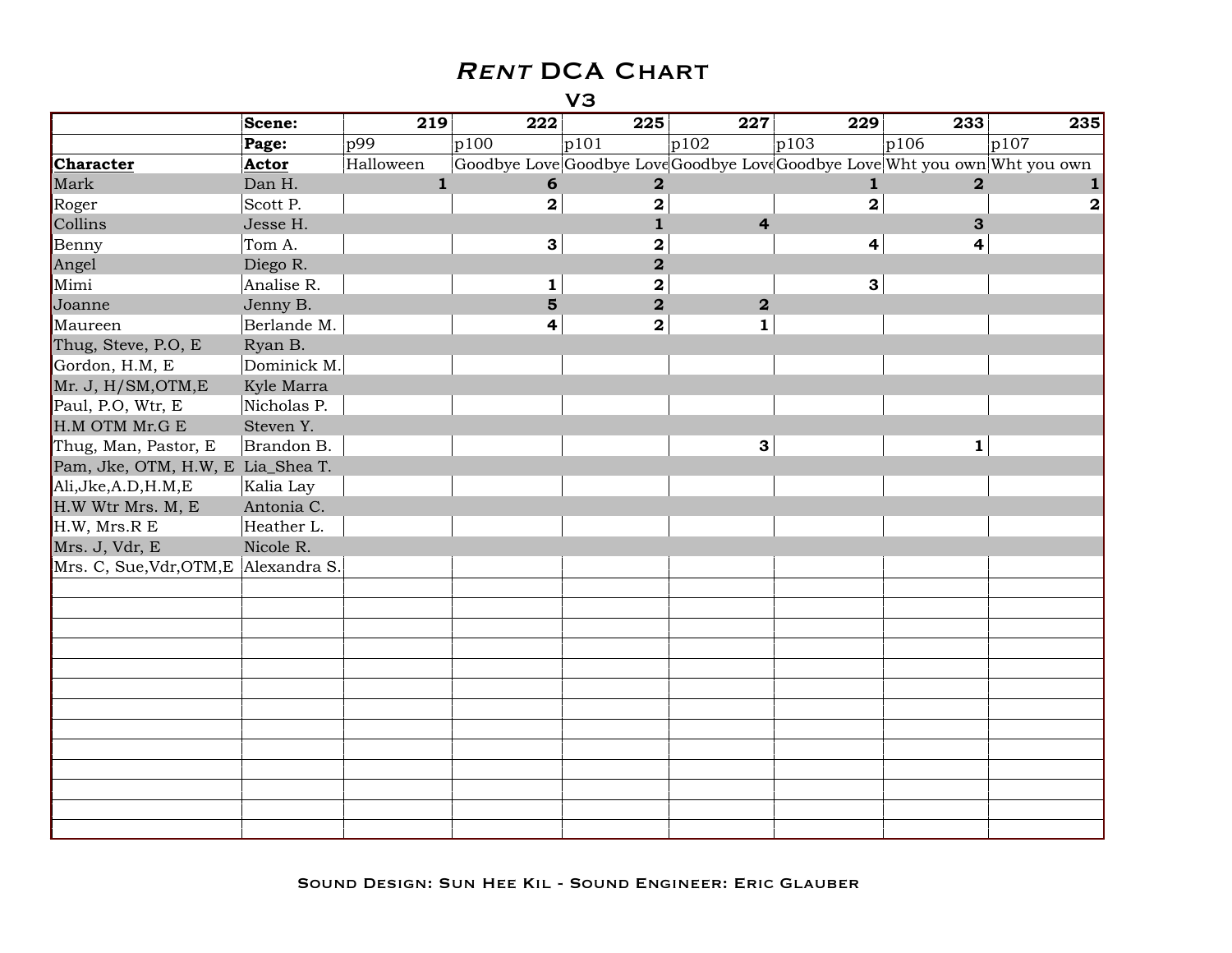|                                       | Scene:      | 240                     | 242                     | 245                     | $\overline{248}$        | 251                     | 254         | 256              |
|---------------------------------------|-------------|-------------------------|-------------------------|-------------------------|-------------------------|-------------------------|-------------|------------------|
|                                       | Page:       | p110                    | p110                    | p111                    | p112                    | p113                    | p115        | p116             |
| <b>Character</b>                      | Actor       | Voice Mail 6            | Finale A                | <b>Finale A</b>         | <b>Finale A</b>         | <b>Finale A</b>         | Your Eyes   | Finale B         |
| Mark                                  | Dan H.      |                         |                         | $\overline{\mathbf{2}}$ | $\overline{\mathbf{2}}$ | $\mathbf{1}$            |             |                  |
| Roger                                 | Scott P.    |                         |                         | $\mathbf{3}$            | 3                       | $\overline{\mathbf{2}}$ | $\mathbf 2$ | $\boldsymbol{2}$ |
| Collins                               | Jesse H.    |                         |                         |                         | $\mathbf{1}$            | 6                       |             | 6                |
| Benny                                 | Tom A.      |                         |                         |                         |                         |                         |             |                  |
| Angel                                 | Diego R.    |                         |                         |                         |                         |                         |             |                  |
| Mimi                                  | Analise R.  |                         |                         |                         |                         | $\mathbf{3}$            |             | 3                |
| Joanne                                | Jenny B.    |                         |                         |                         |                         | 5                       |             | 4                |
| Maureen                               | Berlande M. |                         |                         |                         |                         | 4                       |             | 5                |
| Thug, Steve, P.O, E                   | Ryan B.     |                         | $\mathbf{3}$            |                         |                         |                         |             |                  |
| Gordon, H.M, E                        | Dominick M. |                         | 1                       |                         |                         |                         |             |                  |
| Mr. J, H/SM, OTM, E                   | Kyle Marra  | $\mathbf{3}$            |                         |                         |                         |                         |             |                  |
| Paul, P.O, Wtr, E                     | Nicholas P. |                         |                         |                         |                         |                         |             |                  |
| H.M OTM Mr.G E                        | Steven Y.   |                         | $\overline{\mathbf{2}}$ |                         |                         |                         |             |                  |
| Thug, Man, Pastor, E                  | Brandon B.  |                         | 3                       |                         |                         |                         |             |                  |
| Pam, Jke, OTM, H.W, E Lia_Shea T.     |             |                         | $\overline{\mathbf{4}}$ |                         |                         |                         |             |                  |
| Ali, Jke, A.D, H.M, E                 | Kalia Lay   |                         | 4                       |                         |                         |                         |             |                  |
| H.W Wtr Mrs. M, E                     | Antonia C.  | $\overline{\mathbf{2}}$ |                         |                         |                         |                         |             |                  |
| H.W, Mrs.R E                          | Heather L.  | $\mathbf{1}$            |                         |                         |                         |                         |             |                  |
| Mrs. J, Vdr, E                        | Nicole R.   |                         |                         |                         |                         |                         |             |                  |
| Mrs. C, Sue, Vdr, OTM, E Alexandra S. |             | 4                       |                         |                         |                         |                         |             |                  |
|                                       |             |                         |                         |                         |                         |                         |             |                  |
|                                       |             |                         |                         |                         |                         |                         |             |                  |
|                                       |             |                         |                         |                         |                         |                         |             |                  |
|                                       |             |                         |                         |                         |                         |                         |             |                  |
|                                       |             |                         |                         |                         |                         |                         |             |                  |
|                                       |             |                         |                         |                         |                         |                         |             |                  |
|                                       |             |                         |                         |                         |                         |                         |             |                  |
|                                       |             |                         |                         |                         |                         |                         |             |                  |
|                                       |             |                         |                         |                         |                         |                         |             |                  |
|                                       |             |                         |                         |                         |                         |                         |             |                  |
|                                       |             |                         |                         |                         |                         |                         |             |                  |
|                                       |             |                         |                         |                         |                         |                         |             |                  |
|                                       |             |                         |                         |                         |                         |                         |             |                  |